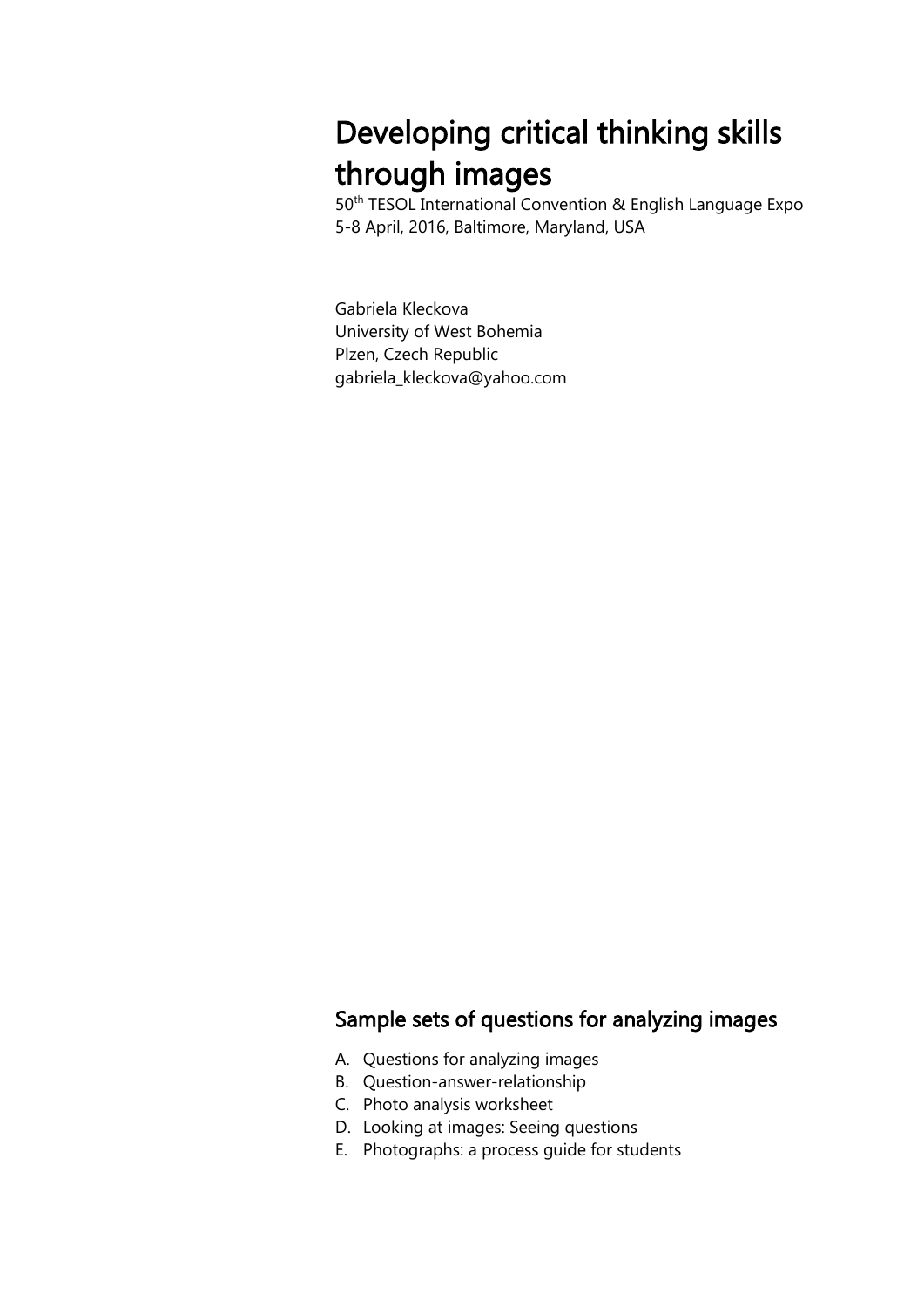## Questions for analyzing images

Source: Faigley, L., George, D., Palchik, A., & Selfe, C. (2004). Picturing Texts. New York: W.W.Norton & Company. (pp. 114-115)

- 1. What is your first response?
- 2. What is the subject or content?
- 3. What is the primary purpose? Are there additionally purposes you need to consider?
- 4. How is the image arranged in the visual space? Can you diagram its overall composition? What effect does this arrangement have on the way you read this image?
- 5. What strikes you as important, interesting, or emotionally moving in the image? Can you identify elements of the image that could be seen as symbolic?
- 6. What is the medium and what do you normally expect from images in this medium? (paint, electronic, etc.)
- 7. What is the genre? Does the image conform to the conventions of the genre or does it break from the expectations?
- 8. Can you identify the author? If so, what else has he or she done? Is this image like the author's other work or is it different? What accounts for the difference?
- 9. How do you think others read this image?
- 10. What are the larger historical, political, social, cultural, and economic contexts of the image?
- 11. Where does the image come from?
- 12. Is this serious or comic image? How do you know?
- 13. What does the image remind you of? Have you seen anything like it somewhere else? Where? How is this image similar to those others? How does it differ?
- 14. Does the image include words or a caption? How are those words used? Do they simply identify the image? Are they part of the image? What do they contribute to the overall message?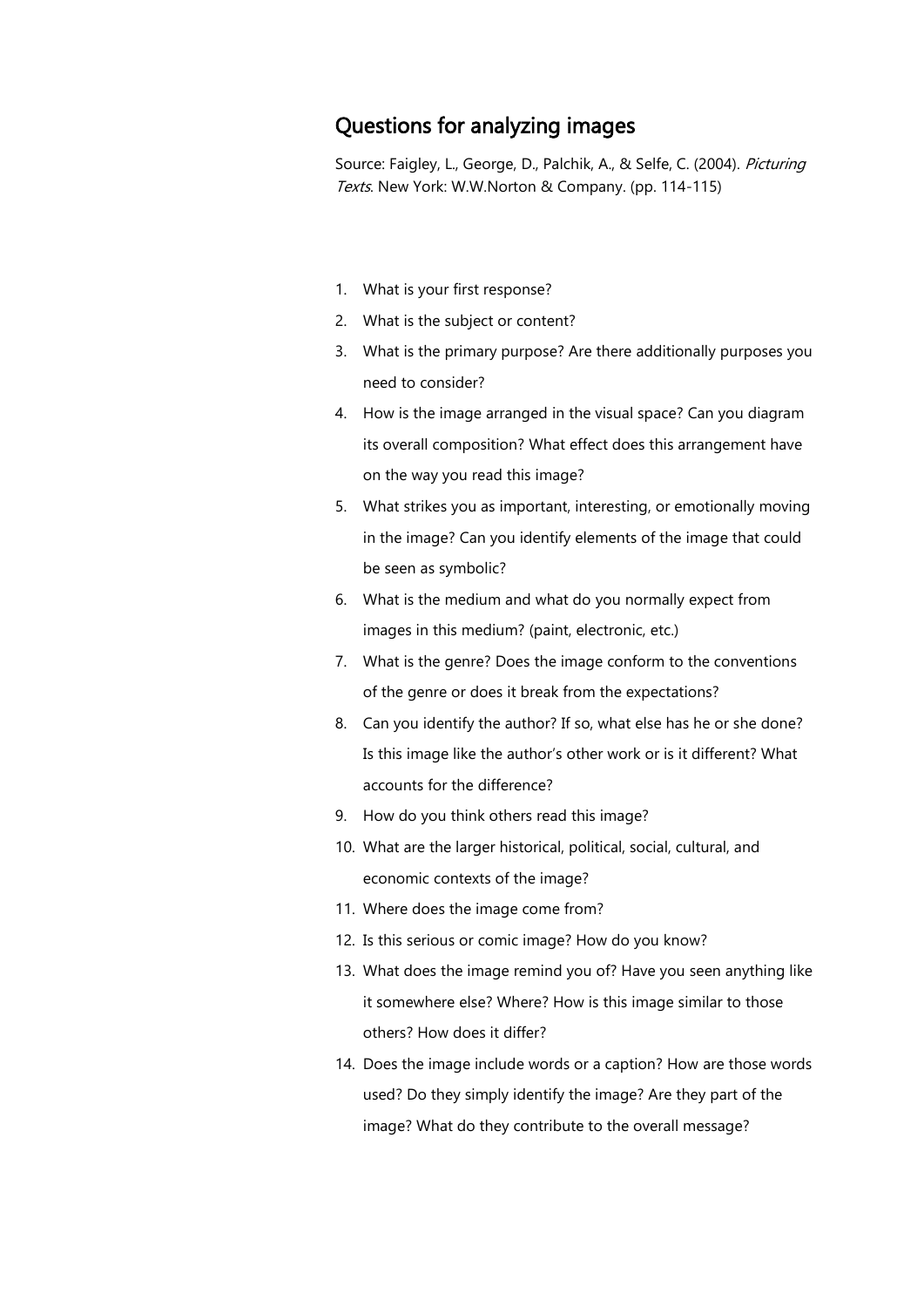### Question-answer-relationship (QAR) (traditionally

used with text)

Adapted from: McCloskey, M.L., Orr, J., Stack, L. & Kleckova, G. (2014). Strategies for Teaching English Language, Literature and Content: A Teacher's Guide. Educo Press.

The Question-Answer Relationship (QAR) strategy identifies four types of questions that students learn to ask and answer:

- 1. "Right there" questions (the answer is clearly observable in the image);
- 2. "Think and Search" questions (the answer requires students to examine the image some more and make connections about what s/he sees);
- 3. "Author and you" questions (the answer is a combination of information from what the author of the image presents and what the student knows); and
- 4. "On your Own" questions (the answer comes from the student's background knowledge and experience, in interaction with the ideas in the image).

These questions ask students to think about an image at four different levels, and enhance both comprehension and thinking skills.

#### Procedure:

- A. Explain and model the four levels of questions to students: Right There, Think and Search, Author and You, and On Your Own.
- B. Prepare a list of questions in the four areas for the students to answer based on a selection from the text.
- C. In small groups of 3-4, have students examine the image and answer the questions. They indicate the QAR category for each question and justify their decisions.
- D. Ask students to examine another image (e.g. one of their own choice) and write their own QAR questions. Each group exchanges their questions with another group, answers them and categorizes them into QAR levels.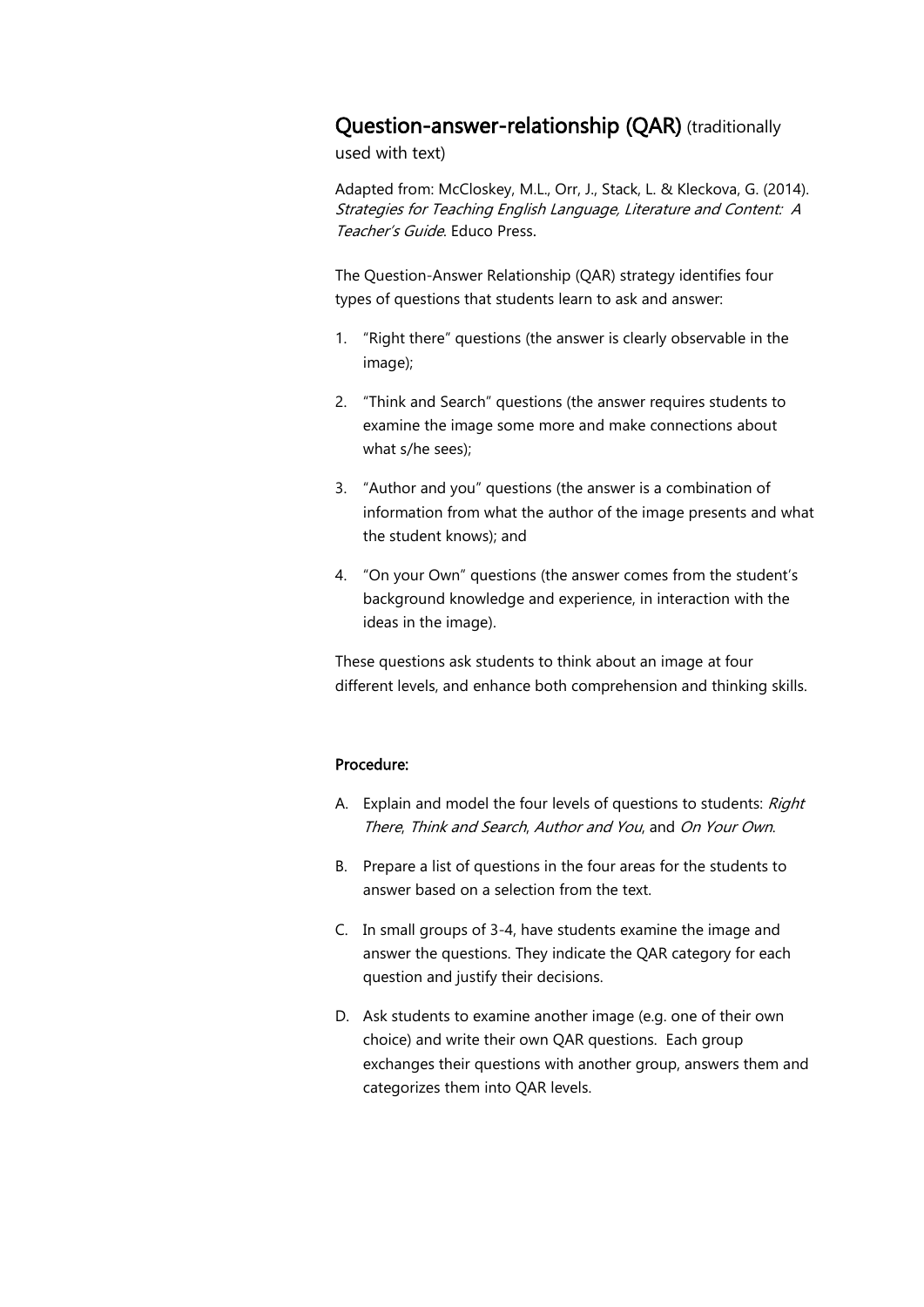# Example:



Photo by Gabriela Kleckova

- 1. Right There: Where are the people?
- 2. Think and Search: What is the relationship between the people in the picture? (Look at the space between the people.)
- 3. Author and Me: Why do you think the author took this picture?
- 4. On my own: What do you think it would be like to ride a Segway in your town?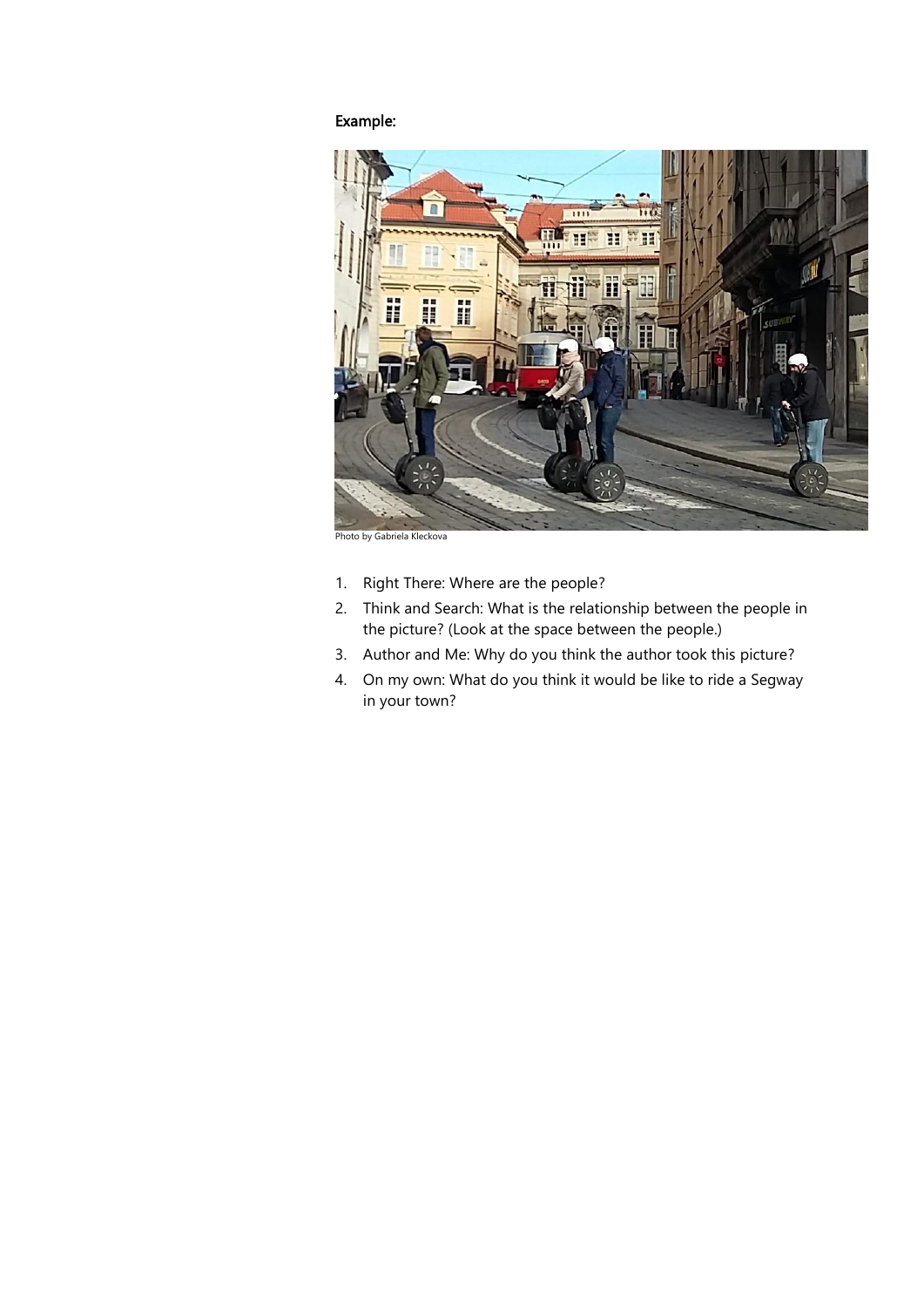# Photo analysis worksheet

Source:

http://www.archives.gov/education/lessons/worksheets/photo.html

#### Step 1. Observation

A. Study the photograph for 2 minutes. Form an overall impression of the photograph and then examine individual items. Next, divide the photo into quadrants and study each section to see what new details become visible.

\_\_\_\_\_\_\_\_\_\_\_\_\_\_\_\_\_\_\_\_\_\_\_\_\_\_\_\_\_\_\_\_\_\_\_\_\_\_\_\_\_\_\_\_\_\_\_\_\_\_\_\_\_\_\_\_\_\_\_\_\_\_\_\_\_\_\_\_\_\_\_\_\_\_

B. Use the chart below to list people, objects, and activities in the photograph.

| People | ັ<br>ີ | Activities |
|--------|--------|------------|
|        |        |            |

#### Step 2. Inference

Based on what you have observed above, list three things you might infer from this photograph.

\_\_\_\_\_\_\_\_\_\_\_\_\_\_\_\_\_\_\_\_\_\_\_\_\_\_\_\_\_\_\_\_\_\_\_\_\_\_\_\_\_\_\_\_\_\_\_\_\_\_\_\_\_\_\_\_\_\_\_\_\_\_\_\_\_\_\_\_\_\_\_\_\_\_ \_\_\_\_\_\_\_\_\_\_\_\_\_\_\_\_\_\_\_\_\_\_\_\_\_\_\_\_\_\_\_\_\_\_\_\_\_\_\_\_\_\_\_\_\_\_\_\_\_\_\_\_\_\_\_\_\_\_\_\_\_\_\_\_\_\_\_\_\_\_\_\_\_\_

\_\_\_\_\_\_\_\_\_\_\_\_\_\_\_\_\_\_\_\_\_\_\_\_\_\_\_\_\_\_\_\_\_\_\_\_\_\_\_\_\_\_\_\_\_\_\_\_\_\_\_\_\_\_\_\_\_\_\_\_\_\_\_\_\_\_\_\_\_\_\_\_\_\_ \_\_\_\_\_\_\_\_\_\_\_\_\_\_\_\_\_\_\_\_\_\_\_\_\_\_\_\_\_\_\_\_\_\_\_\_\_\_\_\_\_\_\_\_\_\_\_\_\_\_\_\_\_\_\_\_\_\_\_\_\_\_\_\_\_\_\_\_\_\_\_\_\_\_

\_\_\_\_\_\_\_\_\_\_\_\_\_\_\_\_\_\_\_\_\_\_\_\_\_\_\_\_\_\_\_\_\_\_\_\_\_\_\_\_\_\_\_\_\_\_\_\_\_\_\_\_\_\_\_\_\_\_\_\_\_\_\_\_\_\_\_\_\_\_\_\_\_\_ \_\_\_\_\_\_\_\_\_\_\_\_\_\_\_\_\_\_\_\_\_\_\_\_\_\_\_\_\_\_\_\_\_\_\_\_\_\_\_\_\_\_\_\_\_\_\_\_\_\_\_\_\_\_\_\_\_\_\_\_\_\_\_\_\_\_\_\_\_\_\_\_\_\_

\_\_\_\_\_\_\_\_\_\_\_\_\_\_\_\_\_\_\_\_\_\_\_\_\_\_\_\_\_\_\_\_\_\_\_\_\_\_\_\_\_\_\_\_\_\_\_\_\_\_\_\_\_\_\_\_\_\_\_\_\_\_\_\_\_\_\_\_\_\_\_\_\_\_ \_\_\_\_\_\_\_\_\_\_\_\_\_\_\_\_\_\_\_\_\_\_\_\_\_\_\_\_\_\_\_\_\_\_\_\_\_\_\_\_\_\_\_\_\_\_\_\_\_\_\_\_\_\_\_\_\_\_\_\_\_\_\_\_\_\_\_\_\_\_\_\_\_\_

#### Step 3. Questions

A. What questions does this photograph raise in your mind?

B. Where could you find answers to them?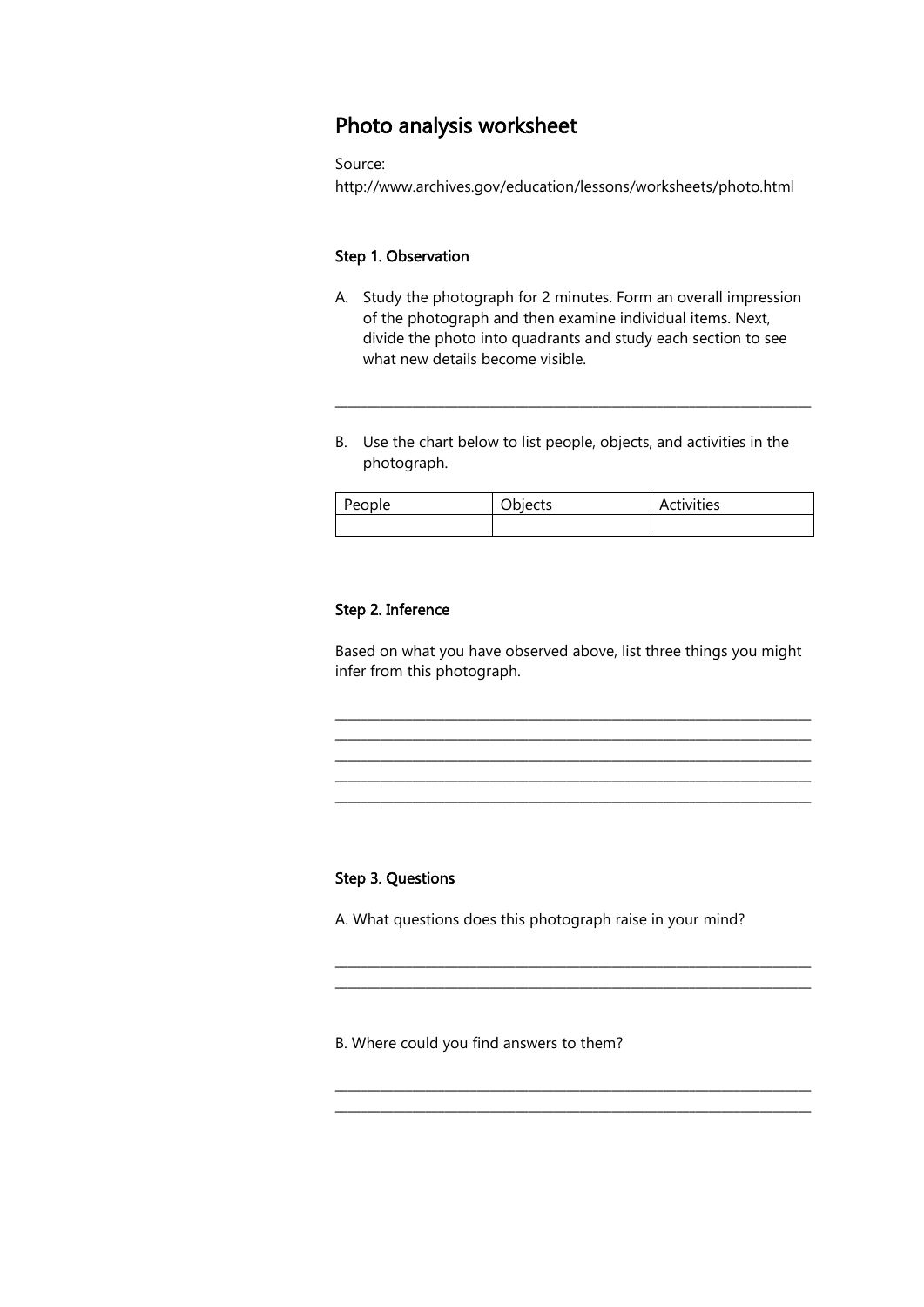# Looking at images Seeing questions

Questions adapted from: http://www.incredibleart.org/files/crit.htm

#### Describe it.

- · What kinds of things do you see in this image? What else do you see?
- · What words would you use to describe this image? What other words might we use?
- · How would you describe the lines in this image? The shapes? The colors? What does this image show?
- · Look at this image for a moment. What observations can you make about it?
- · How would you describe this image to a person who could not see it?
- · How would you describe the people in this image? Are they like you or different?
- · How would you describe the place depicted in this image?

#### Relate it.

- What does this image remind you of?
- · What things do you recognize in this image? What things seem new to you?
- How is this image like the one .....? What are some important differences?
- · What do these two images have in common?
- How is this image different from what you are familiar with?
- · What interests you most about this image?

#### Analyze it.

- · Which objects seems closer to you? Further away?
- · What can you tell about the colors in this image?
- What color is used the most in this image?
- What makes this image look crowded?
- · What can you tell me about the person in this image?
- What can you tell me about how this person lives? How did you arrive at that idea?
- What do you think is the most important part of this image?
- · How do you think the author of the image made this work?
- What questions would you ask the author of the image about this work, if s/he were here?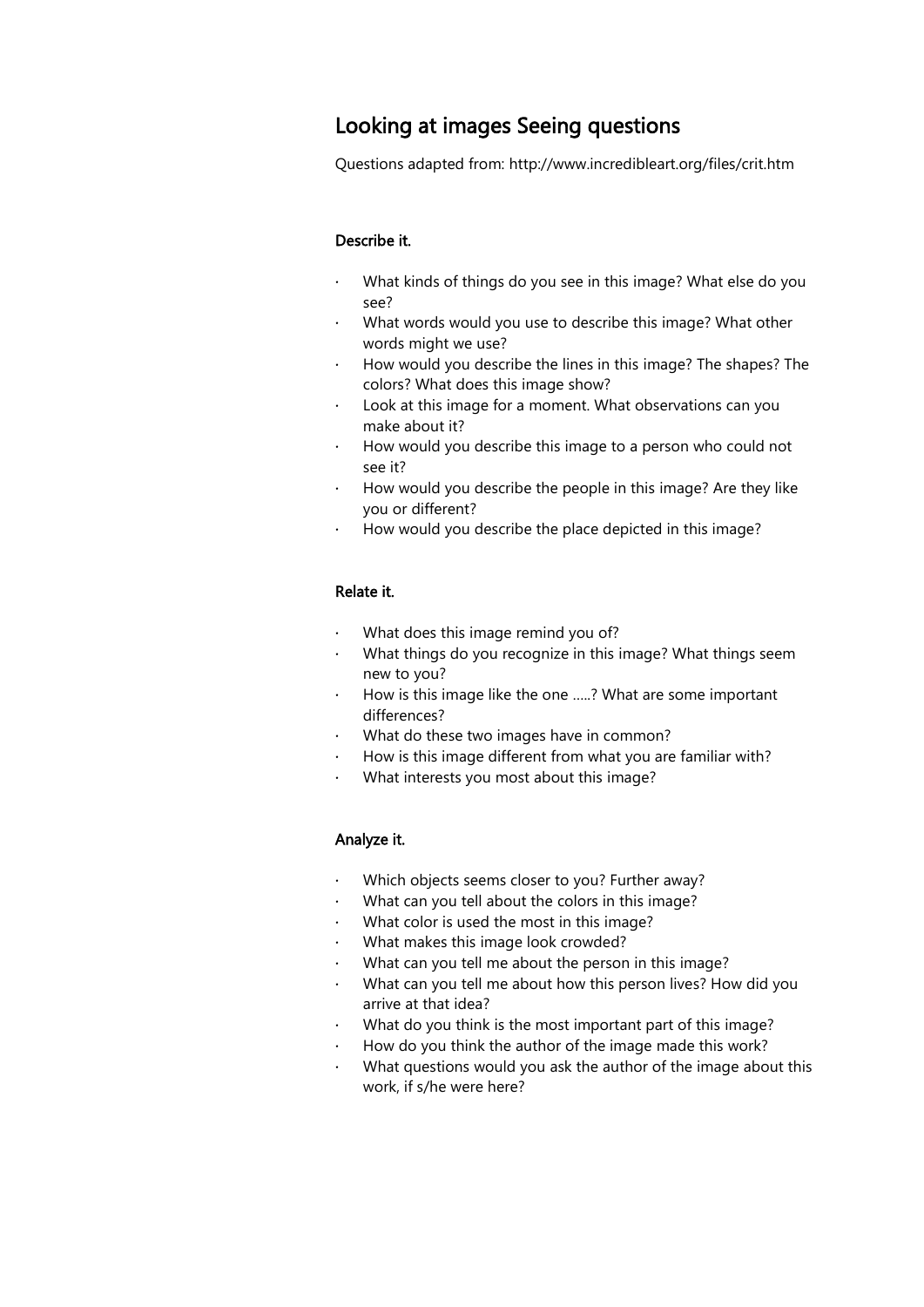#### Interpret it.

- · What title would you give to this image? What made you decide on that title?
- · What other titles could we give it?
- · What do you think is happening in this image? What else could be happening?
- · What sounds would this image make (if it could)?
- · What do you think is going on in this image? How did you arrive at that idea?
- · What do you think this image is about? How did you come up that idea?
- · Pretend you are inside this image. What does it feel like?
- · Why do you suppose the author made this image? What makes you think that?
- · What do you think it would be like to live in this image? What makes you think that?

#### Evaluate it.

- · What do you think is good about this image? What is not so good?
- · Do you think the person who created the image do a good or bad job? What makes you think so?
- · Why do you think other people should see this image?
- · What do you think other people would say about this image? Why do you think that?
- · What would you do with this image if you owned it?
- · What do you think is worth remembering about this image?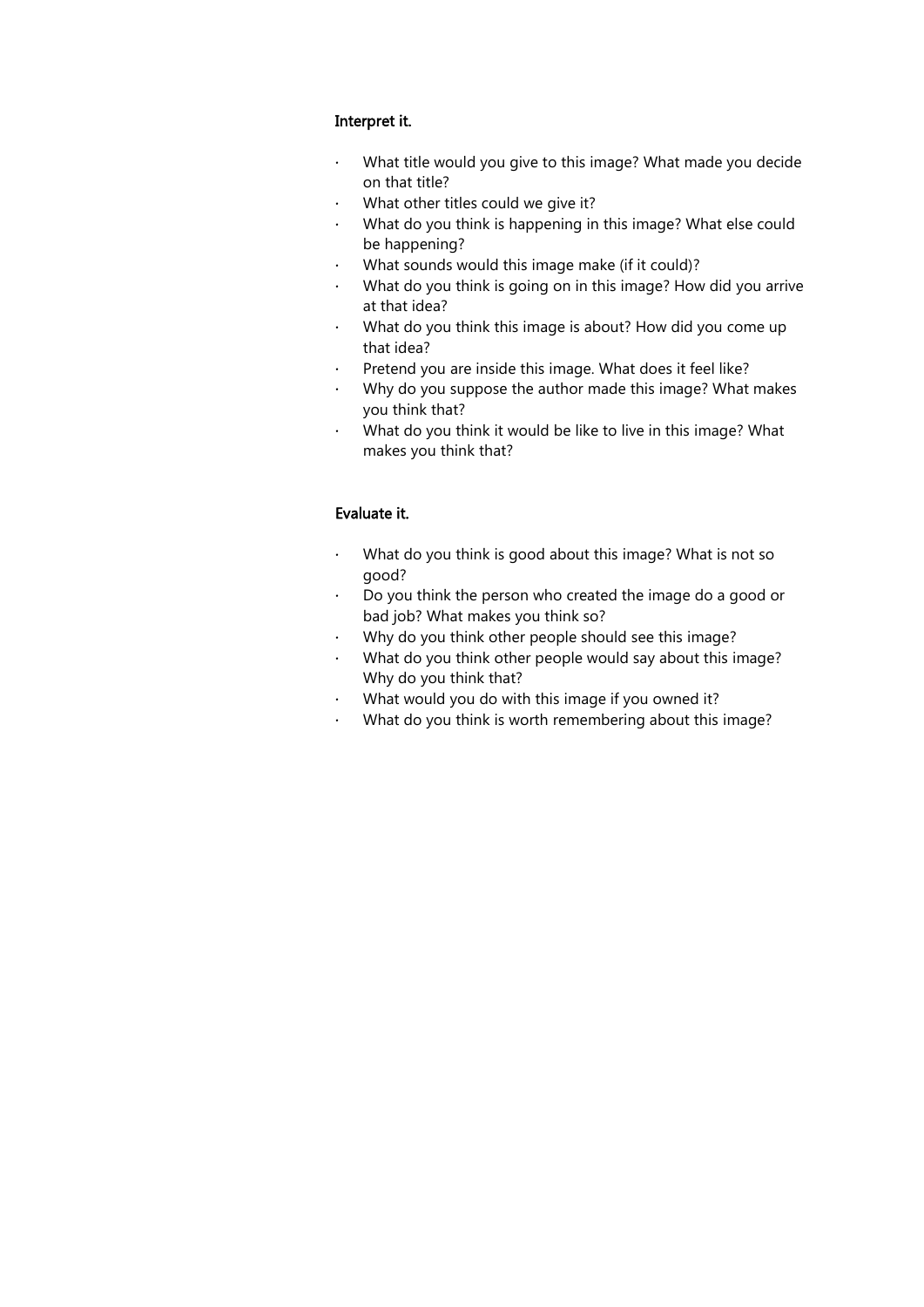# Photographs: a process guide for students

By Dan McDowell

Source: Source: http://www.learnnc.org/lp/pages/photo-process

Questions to consider when looking at photographs as primary sources.

- 1. Identify the image:
	- a. Who was the photographer?
	- b. Is there a caption? Title? Anything written with the image?
	- c. Where did the image come from?
	- d. What is/are the subject(s) of the picture?
- 2. Reason for the photograph:
	- a. Why was it taken? For whom?
	- b. Is there a theme being represented? Specific event? What is it?
	- c. What is the photographer trying to convey to the viewer?
- 3. Components of the image:
	- a. Examine all of the subjects, colors (if a color image), and sections of the image. Is there significance for these elements? What?
	- b. Is the photograph organized into parts? Do the background and foreground have different meanings?
- 4. Effectiveness of the image:
	- a. Is there a clear message?
	- b. Does the photograph tell a story? Pose new questions?
	- c. Is it useful in making inferences, deductions, or generalizations about the subjects?
- 5. Items to look for when examining an image:
	- a. Where is the location?
		- b. In a landscape image, what is the terrain like? Rural or urban? Mountainous or flat? Skyscrapers or farmland?
		- c. Who are the people portrayed? What are they doing? What do they look like? What is the relationship between the different people being portrayed?
		- d. Manmade links subjects.
		- e. Architecture.
		- f. Has the image been manipulated?